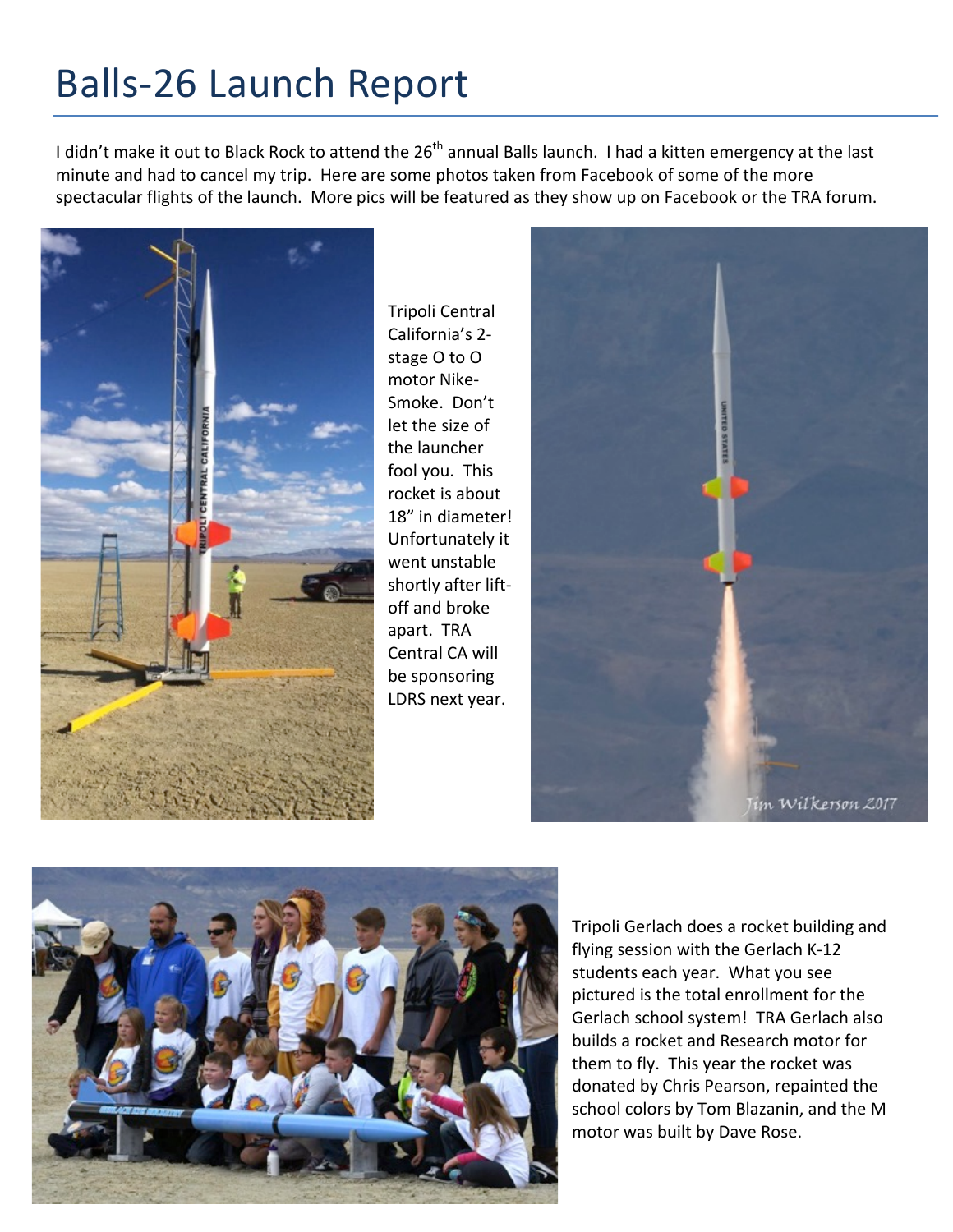

At right is the Oregon State **University** two-stage student project on its way to 79K feet!

At right is Richard Hagensick's case-bonded Q motor failing at ignition. 





At left is Noah Joraanstad two stage rocket taking off.

At right is the view from 96K feet of recovery system deployment on Noah Joraanstad upper stage.

This pic in no way disproves the claim that the earth is flat!

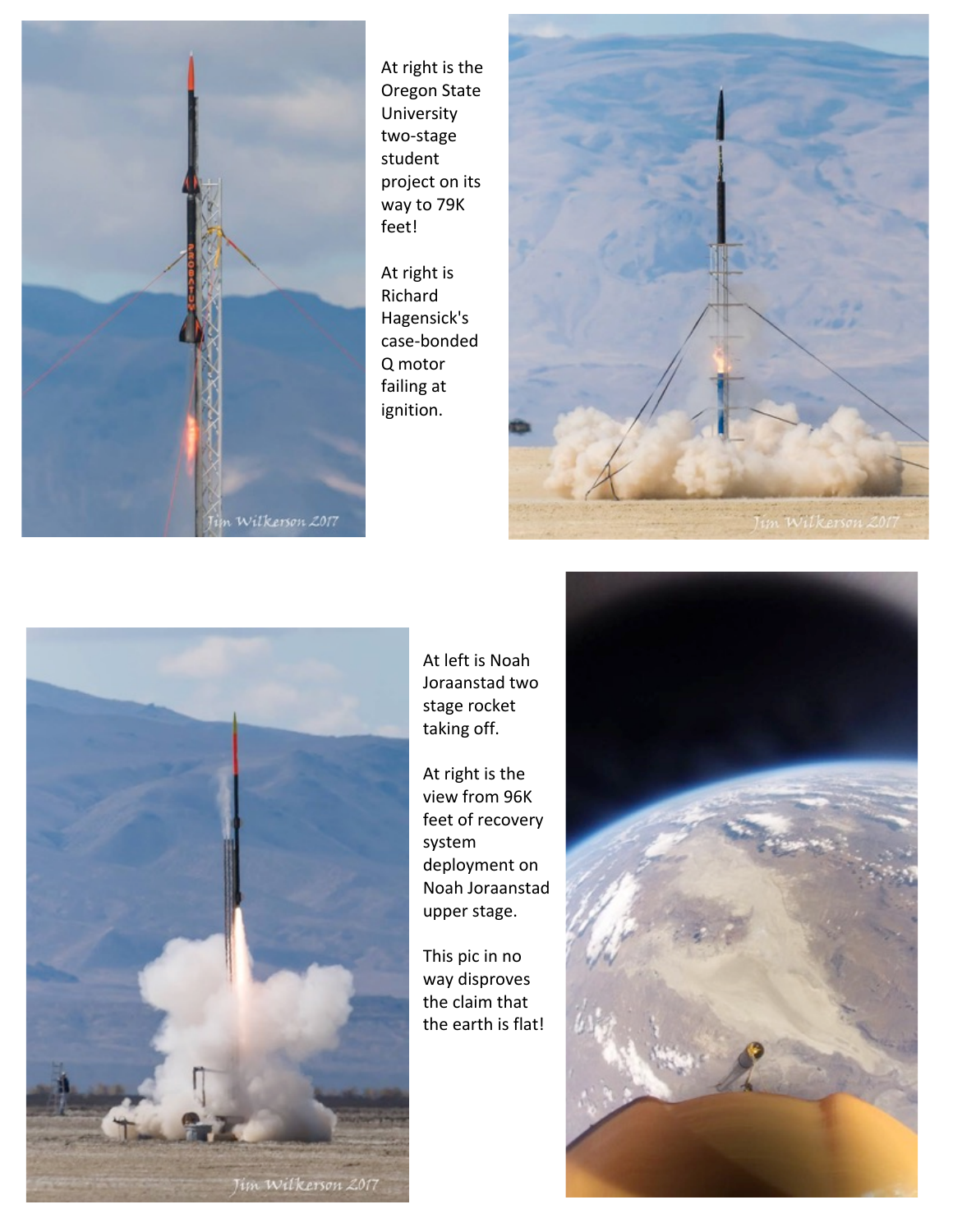

At left is Gerald Weesner's 2-stage Research N to M motor project.

At right is Lift-Off!





At left is Andy Barwick's 75mm "Mongoose" on its way to 30K feet.

At right is Neal Anderson's and Steve Cutonilli's "Dos Huevos" 2-stage O-motor, with a 6" booster to 4" sustainer